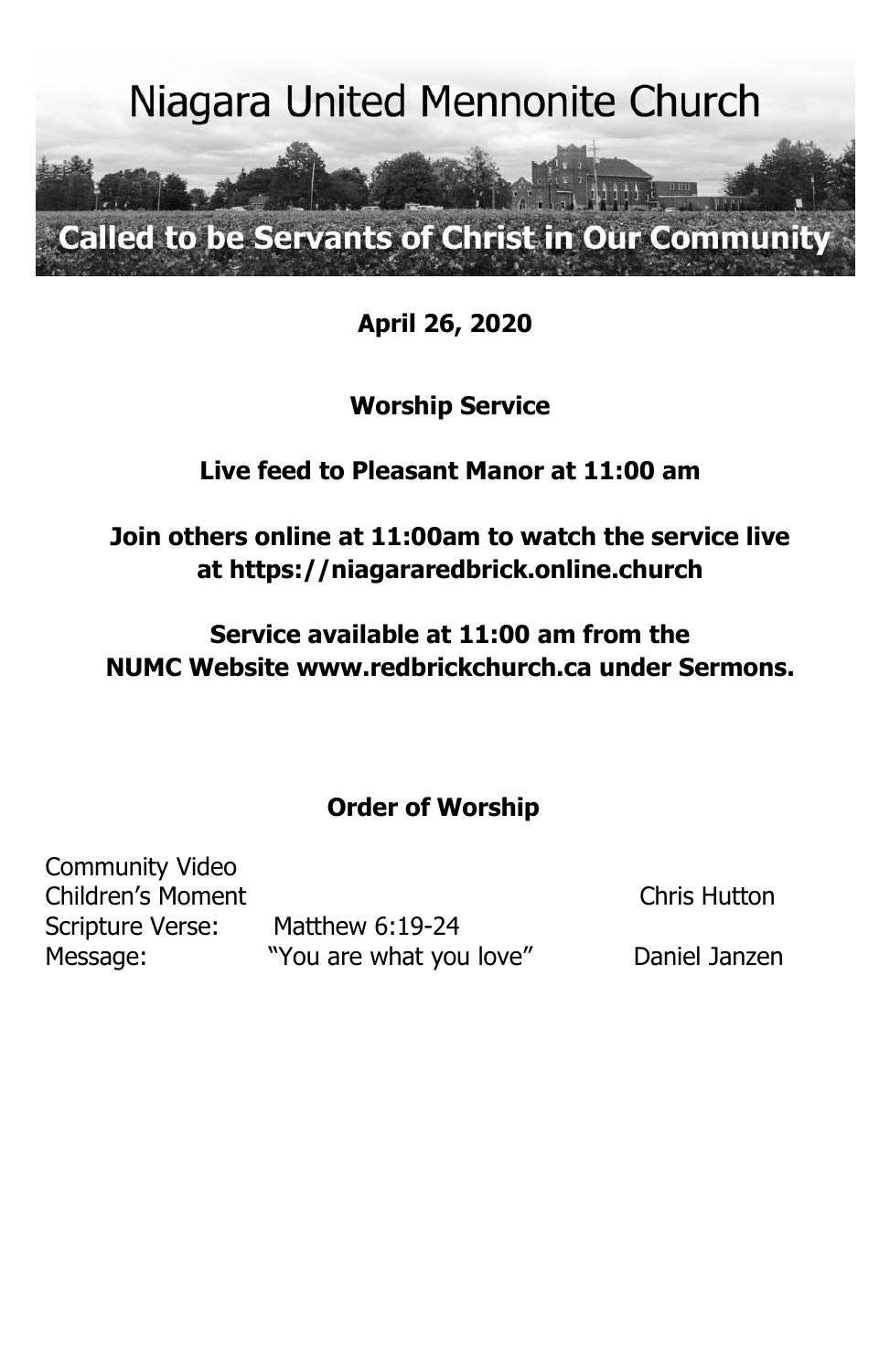# **Within Niagara UM…**

### **Sr Youth**

This week, Friday May 1st at 7:00pm, it's the last video of our Alpha course and we're looking at the question of "What About The Church?" Join us for that, games, and more. Ask Chris for details!

#### **TONIGHT! Young Adults**

Online Board Games Night! Starting at 8:00 pm. Contact [chris@redbrickchurch.ca](mailto:chris@redbrickchurch.ca) for details.

#### **Home Church**

Want to connect with others through the week while we're all isolated? Sign up for Online Home Church! Chris Hutton will be leading a time of connection, relationship, joy, and prayer as we work through the book Common Prayer: A Liturgy for Ordinary Radicals by Anabaptist writer and activist, Shane Claiborne. This group will meet over Zoom on Thursday nights starting at 7:30pm; and all ages are welcome to attend! Contact [chris@redbrickchurch.ca](mailto:chris@redbrickchurch.ca) for details.

#### **Virtually Together**

If we can't be in the building together, we can still be virtually together! Every Sunday at 11:00am, hang out with others online during our service! Go to [https://niagararedbrick.online.church](https://niagararedbrick.online.church/) and watch our service along with others from Niagara United Mennonite Church! Talk to others, pray for one another, and more as we do church online! Contact chris@redbrickchurch.ca if you have questions!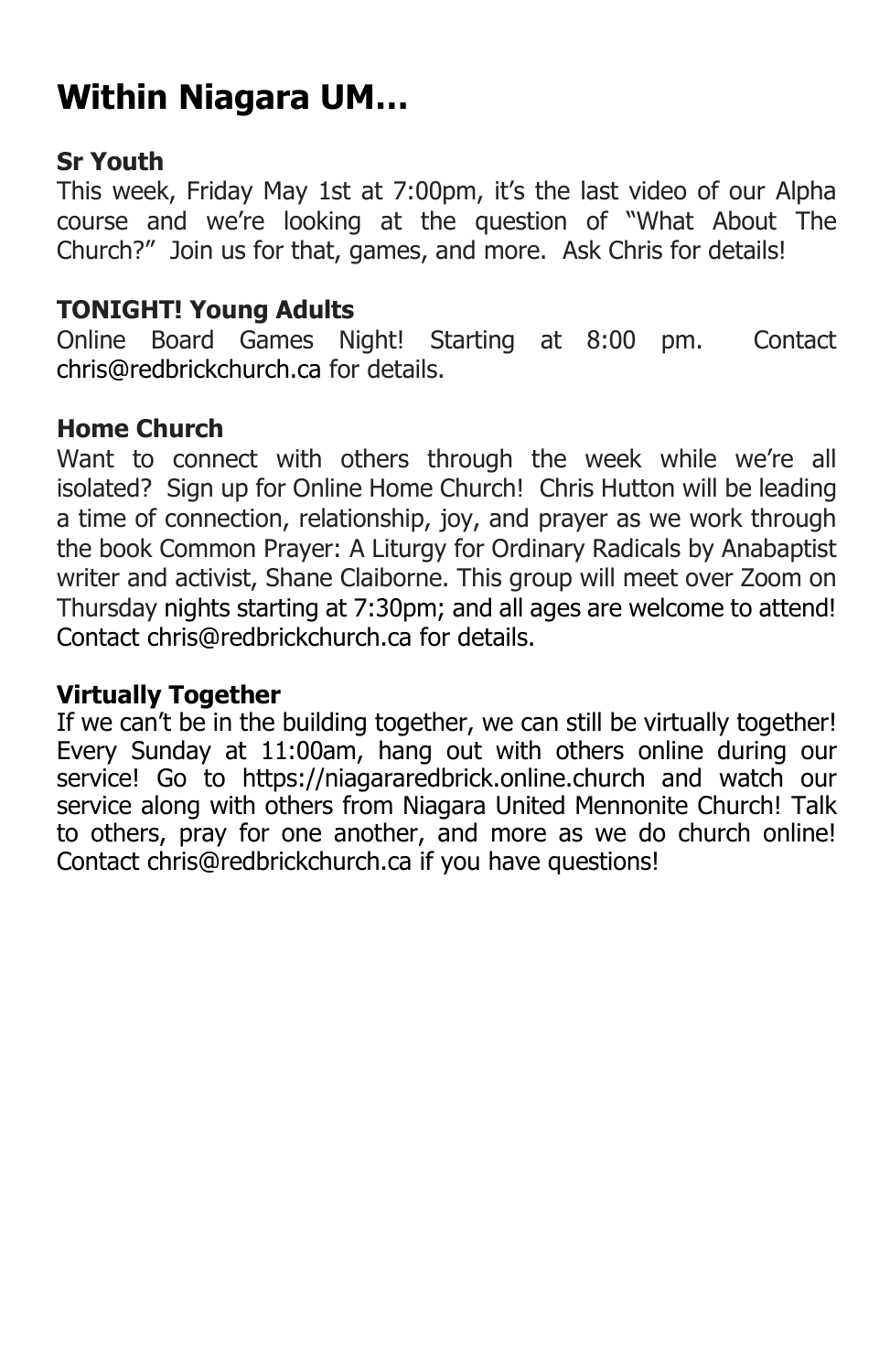

# **Did you know.......**

# **Mother's Day is just around the corner?**

We are asking you to send us favourite pictures or short video clips of you with your mother, or with your child, or grandmother, or grandchild, or mentor, or mother figure, mothers and children of all ages.

Please send these photos or videos to Rachael Peters at **rachaelpeters@live.ca** by May 3rd so we can include them in a Mother's Day video collage for our Mother's Day on line church service. We look forward to receiving your submissions.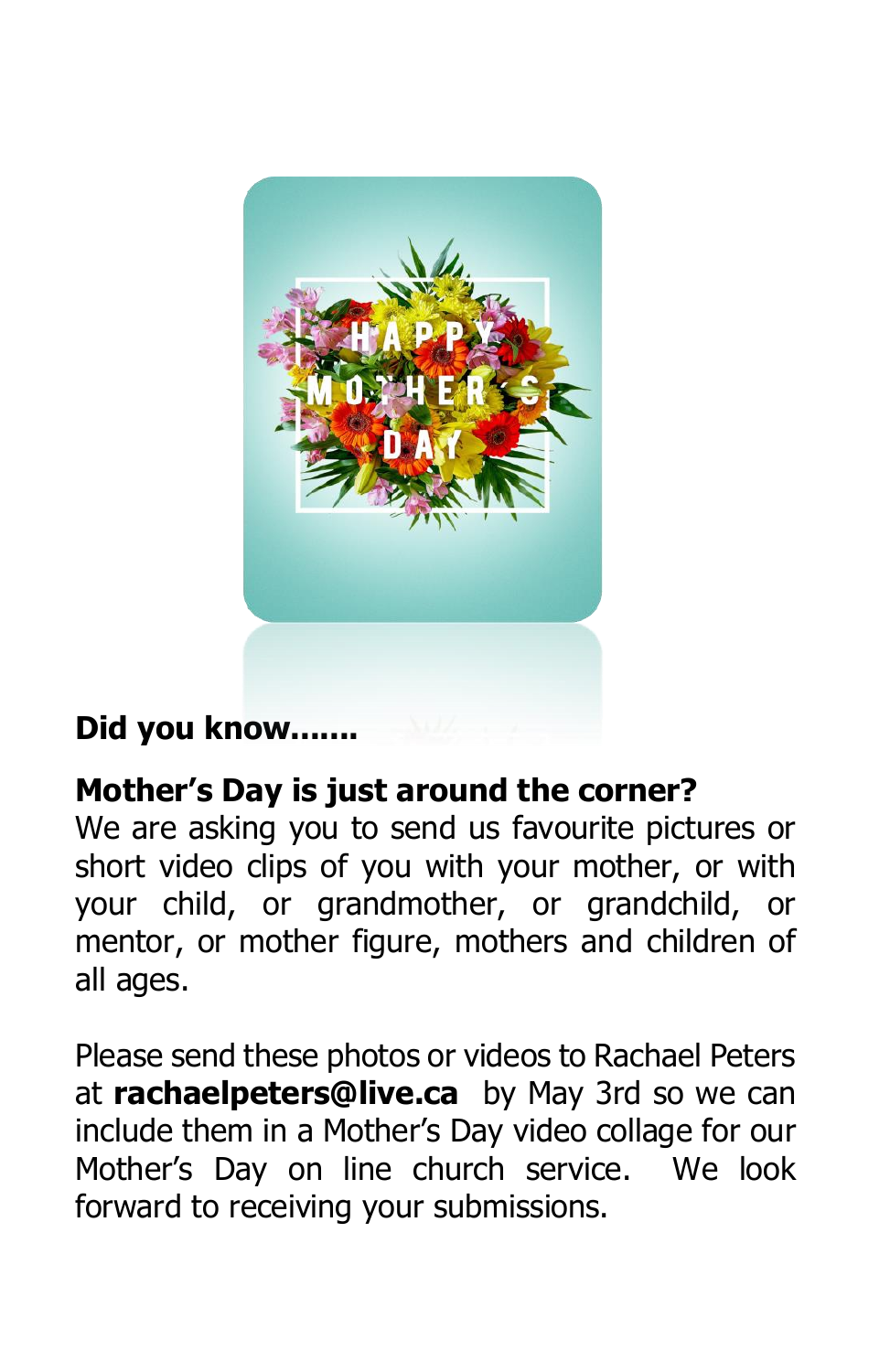# **Weekly Update From NUMC…**

#### **Photo Directories**

We still have many photo directories that have not been distributed. If you would like your book now, please contact the church office and we will attempt to find a way to get your book to you. We are limited in where we can go and how we can distribute. Mailing is the best method as you can disinfect the envelope before opening. There is a cost of \$5 to use this method. Please contact the church office to discuss what is best for your family.

#### **Care or Practical Assistance**

If you need assistance or require a Care Team member, please contact the church office. We are here to support each other, and we want everyone to know they have a place to turn to if they need assistance.

#### **E-News Sign Up**

Thank you to those who have been signing up this week. This is our best way of directly communicating updates quickly during the church closure. Please go to church website and join our E-newsletter. There are groups specific to the choirs, membership meetings, Sunday School and monthly newsletters. Go to, redbrickchurch.ca, "Click Here" on the banner message.

# **Joys and Concerns…**

#### **Update on Helene Nickel**

She is residing with Karl & Laurene for now, so is no longer in hospital. She is happy to be with family, and we're taking it one day at a time, as we lean on, and trust in, God.

#### **Update on the Klaassen & Dau Families**

We are so thankful to God for His guidance & protection as we were finally able to travel home from Uruguay last weekend! Thank you for all your prayers, and well wishes for our journey and now for our time in quarantine!" - Renate & Randy Klaassen and Hans Hermann & Ingrid Dau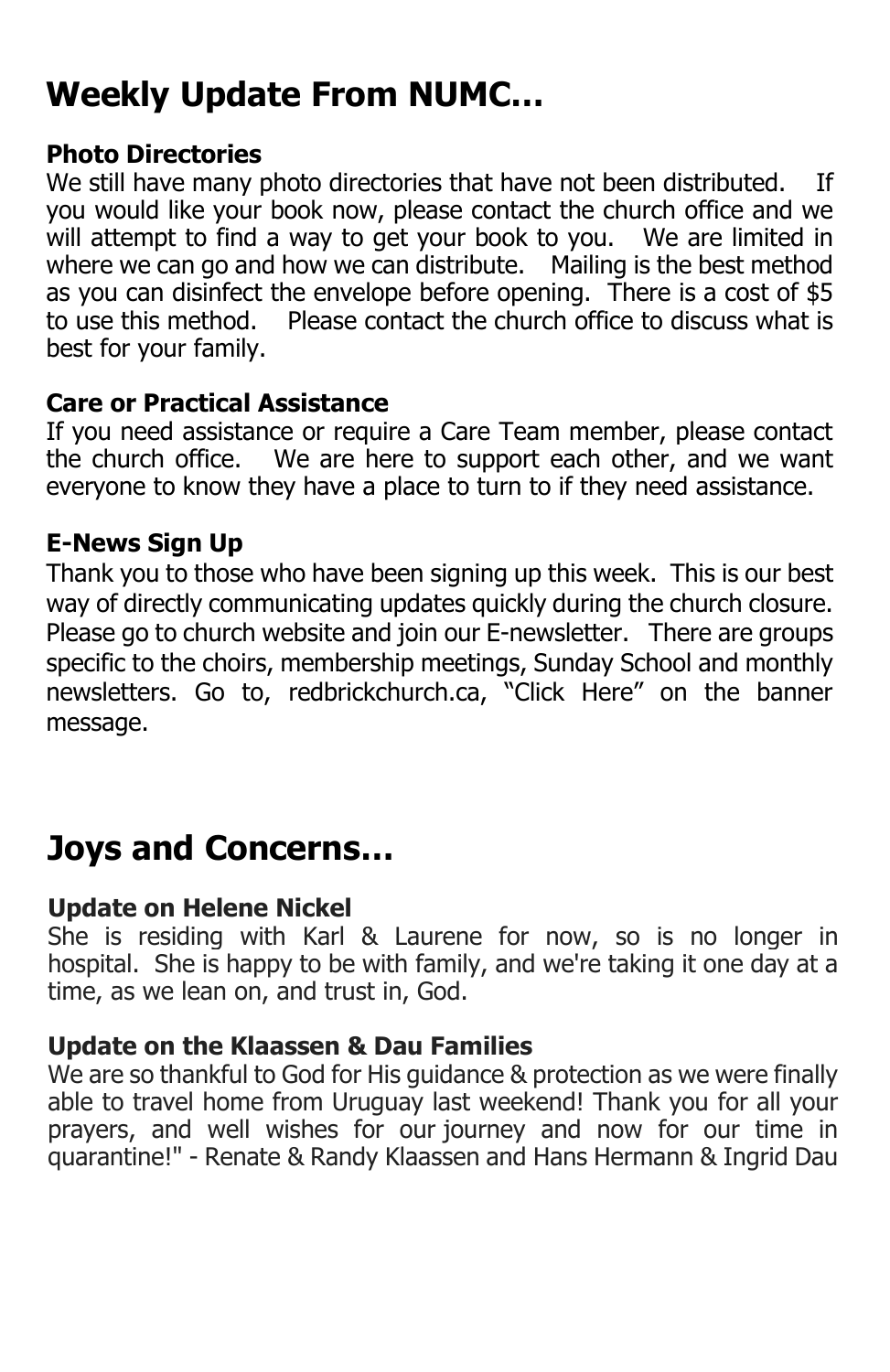# **Rob's Report … Mailbox**

We have installed a mailbox at the church, it is on the wall near the double glass doors. Anyone wishing to drop off cheques or other mail for the church is welcome to do so. Do not leave cash, this is not a secure location for cash donations.

## **Donations**

While we are unable to conduct regular worship services, we do have methods for making it possible for you to make donations to the church. Please choose the option that is best for you. If you have any questions, call or email the church office. Remember to let the office or treasurer know how you want funds distributed.

# **1. NUMC Mailbox:**



Drop off a cheque at NUMC.Mailbox by the double glass doors. Please do not leave cash.

#### **2. By mail to:**

Niagara United Mennonite Church R. R. #2, 1775 Niagara Stone Rd. Niagara-on-the-Lake, ON L0S 1T0

#### **3. On line at Canada Helps:**

<https://redbrickchurch.ca/contact/donate/>

#### **4. Send an E-Transfer to:**

[treasurer@redbrickchurch.ca](mailto:treasurer@redbrickchurch.ca?subject=E-Transfer)

## **5. Set up a monthly Auto Transfer at the Meridian Credit**

**Union.** See March 22 bulletin for complete instructions.